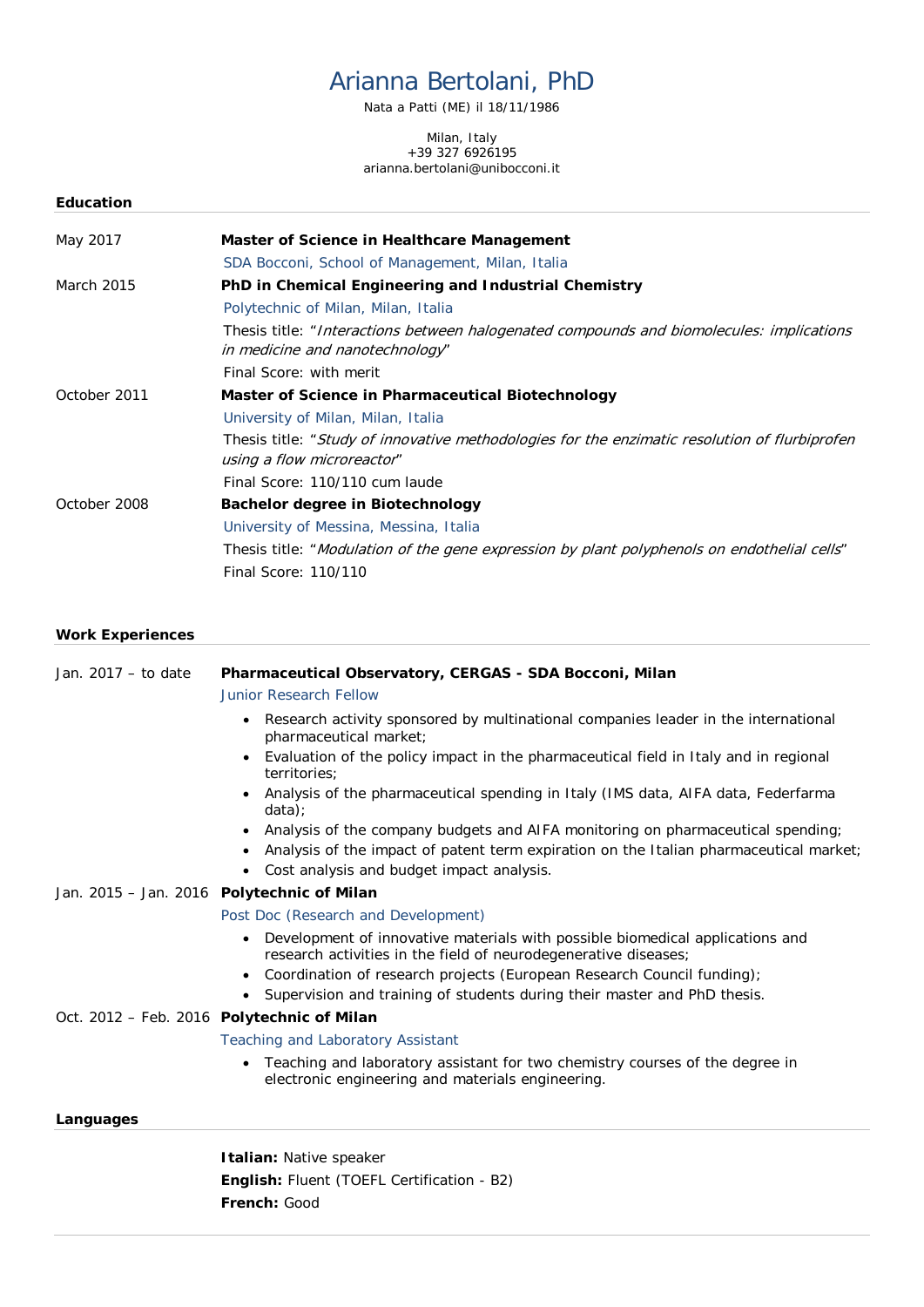**IT skills**: Excellent knowledge of MS Office, statistical and scientific softwares (Origin, Mercury, PyMol, Stata), main databases for literature search and softwares for surveys creation (Qualtrics).

### **Post-graduate expericences**:

- Mar Agu 2013: Research activity at the VTT Technical Research Centre of Finland (Helsinki);
- June 2017: Summer school in "Modern Methods in Biostatistics and Epidemiology" (Cison di Valmarino, Italy); courses: Linear regression for medical research; Research Methods in Health Biostatistics; Survival analysis; Competing Risks for Survival Analysis; Basics of Stata.

**Awards:** winner of the "Young Researcher Prize" by Rotary Club (21° ISFC, Como, 2015).

**Organizational skills**: Excellent time scheduling skills and respect of deadlines, high operational flexibility, result-oriented, precision in carrying out the assigned tasks, good attitude for dealing with unexpected problems.

#### **Main publications:**

- Patients' Associations and HTA for medicines: actual and future role in Italy. Patients' Associations and HTA for medicines in Italy, GRHTA, 2018 – in submission;
- The hospitalization burden of influenza: just the tip of the iceberg? Estimation of the hidden burden of influenza-related inpatient admissions in Italy, GRHTA, 2018 – in submission;
- Politiche del farmaco ed impatto sulla spesa: gli effetti di quindici anni di decentramento nel SSN, con un focus sull'adozione di forme alternative di distribuzione dei farmaci, Rapporto OASI 2017;
- La spesa sanitaria: composizione ed evoluzione, Rapporto OASI 2017;
- Halogen bonding modulates hydrogel formation from Fmoc amino acids. CrystEngComm, 19, 1870-1874 (2017);
- Crystal structure of the DFNKF segment of human calcitonin unveils aromatic interactions between phenylalanines. Chemistry - A European Journal, 23, 2051-2058 (2017);
- Supramolecular amplification of amyloid self-assembly by iodination, Nature Communications, 6:7574 (2015);
- An efficient method for the lipase-catalysed resolution and in-line purification of racemic flurbiprofen in a continuous-flow reactor, Journal of Molecular Catalysis B: Enzymatic, 84, 78-82 (2012).

#### **Participation to national and international congresses:**

- Demonstrating the role of halogen-π interactions in the self-assembly of bis-phenol pollutants, 2nd ICSU/IUPAC Workshop on Crystal Engineering, 2015;
- Crystal structure of the iodinated variant of the amyloidogenic core sequence DFNKF, 2nd ICSU/IUPAC Workshop on Crystal Engineering, 2015;
- Playing with halogen bonding to drive intra- and inter-molecular protein interactions, 2nd ICSU/IUPAC Workshop on Crystal Engineering, 2015;
- Haloprfluoroarenes bind to the peptide bond model N-methylacetamide through halogen bonds, 21st International Symposium on Fluorine Chemistry & 6th International Symposium on Fluorous Technologies, 2015;
- From fluorine to iodine: playing with halogen atoms to drive intra- and inter-molecular protein interactions, 21st International Symposium on Fluorine Chemistry & 6th International Symposium on Fluorous Technologies 2015;
- Cooperation of Hydrogen and Halogen Bonding in the Molecular Interaction Pattern of Polyhalogenated Pollutants, 1° International Symposium on Halogen Bonding, 2014;
- Folding with halogen bonding (FOLDHALO), 1° International Symposium on Halogen Bonding, 2014;